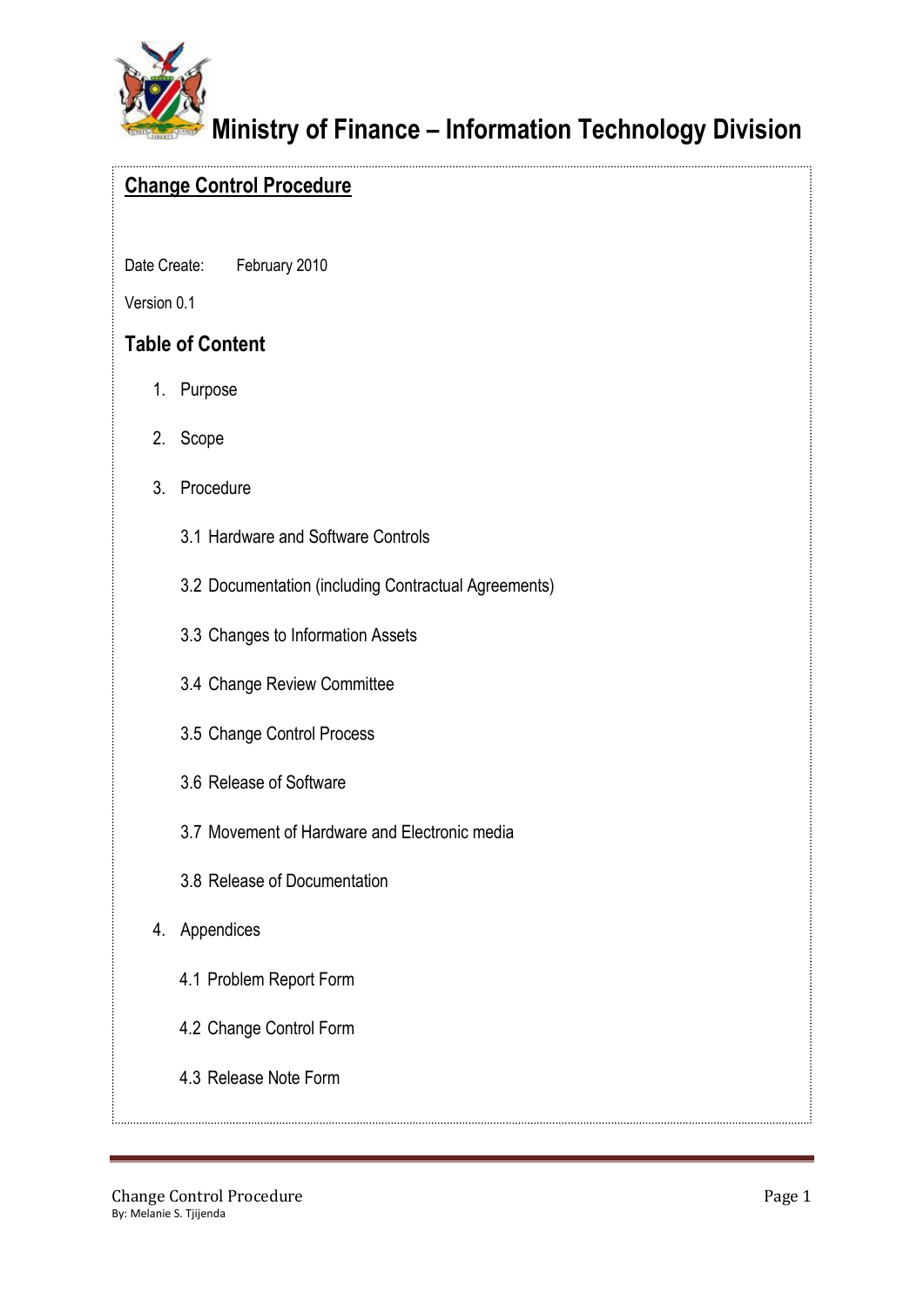#### **1. Purpose**

This procedure defines how change control is handled in all systems developed by and for the Ministry of Finance including but not limited to the strategic systems.

Change control (configuration management) is the method by which Ministry of Finance (MoF) maintains control of changes to its information assets.

Where network, system, application, or facility capabilities or processes dictate a divergence from these policies, the reasons for the exception shall be documented and maintained by the controlling entity in its Information Security Control Exceptions Book.

## **2. Scope**

This procedure applies to the Ministry of Finance, including all its subsidiaries. This procedure applies to all MoF Information assets including software, hardware, documentation of all types (user manuals, requirement specifications, contractual agreement, etc).

## **3. Procedure**

Modifications to, or additions or removals of, hardware (systems, networks, firewalls, etc), software (operating systems, application, programs, etc), documentation (user manual, requirement specifications, contractual agreements, etc), or other information assets in the MoF production environment, shall be made in compliance with MoF approved changed control processes.

#### 3.1 Hardware and Software Controls

Due to the fact that unauthorised additions of hardware and software may inadvertently create vulnerabilities in the MoF information technology environment or render archived media unrecoverable, it is imperative that changes to the production environment follow the approved process.

#### 3.1.1 Hardware Controls

The hardware used at MoF shall be properly accounted for using the following guidelines

- All information asset hardware shall be inventoried on an annual basis
- An MoF property sticker shall be applied to all hardware assets
- Microcomputer equipment (PCs, Servers, etc) shall not be moved or relocated without the prior approval of the involved department manager.
- Loss or theft of information assets shall be reported to site security and <???>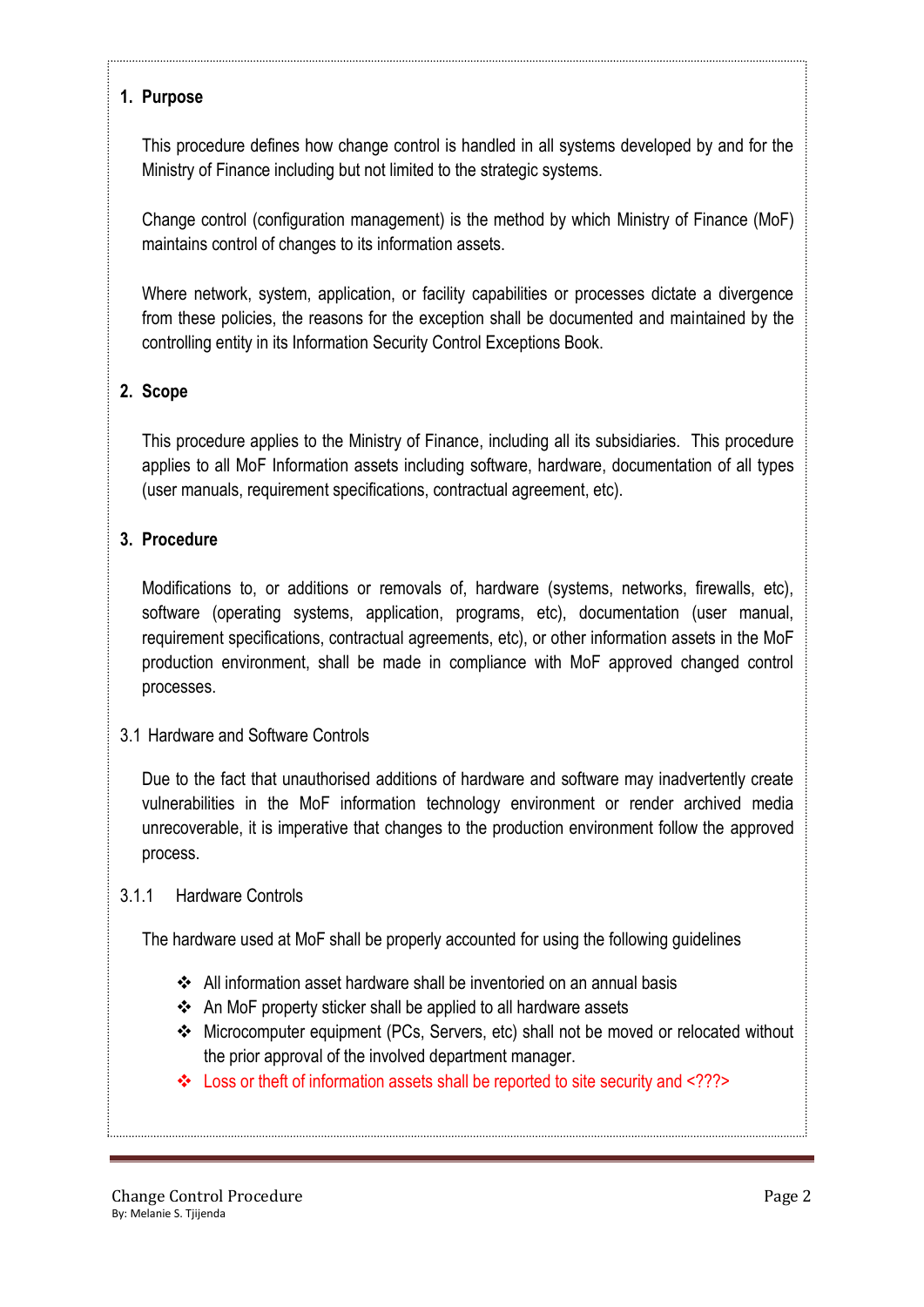## 3.1.2 Software Controls

The software used by MoF information assets must be properly licensed according to the particular license agreements. Ministry of Finance shall comply with all legislation, laws and regulations concerning the licensing of the software used in MoF's business practices.

A database of license information shall be maintained

- All software licenses whether paper or electronic, shall be maintained
- Annual audits of software and software licenses shall be conducted
- Agreements for all computer programs licensed from third parties shall be periodically reviewed to ensure compliance
- Third party software shall be registered with the appropriate vendor.

Illegal copies of software shall be removed from MoF information assets or the proper licenses for the software will be obtained.

<License management software that is used to assist in detecting the addition of licensed software and assist in detecting new and/or modified application programs developed by endusers?????>

3.2 Documentation (including Contractual Agreements)

This section applies to documents that have been signed off and now require modification. This change is usually caused by change in the software or hardware areas where documentation associated with it needs update in accordance with the changes made to the hardware or software.

It is important that version control is used on the changed document and that reason for the change is indicated.

The pervious electronic versions should be archived for later referencing in the event that "backouts" occur.

If it appears that the impact of the change on the system that will result in a change to the documents could be significant, a full review of all other related documentation should be done.

3.3 Changes to Information Assets

Maintaining integrity of information requires application of change control principles. Change management processes shall be followed when:

- $\div$  Installing software and security patches
- Upgrading or downgrading software to another version
- $\triangleq$  Increasing existing hardware capabilities and capacities
- Replacing existing hardware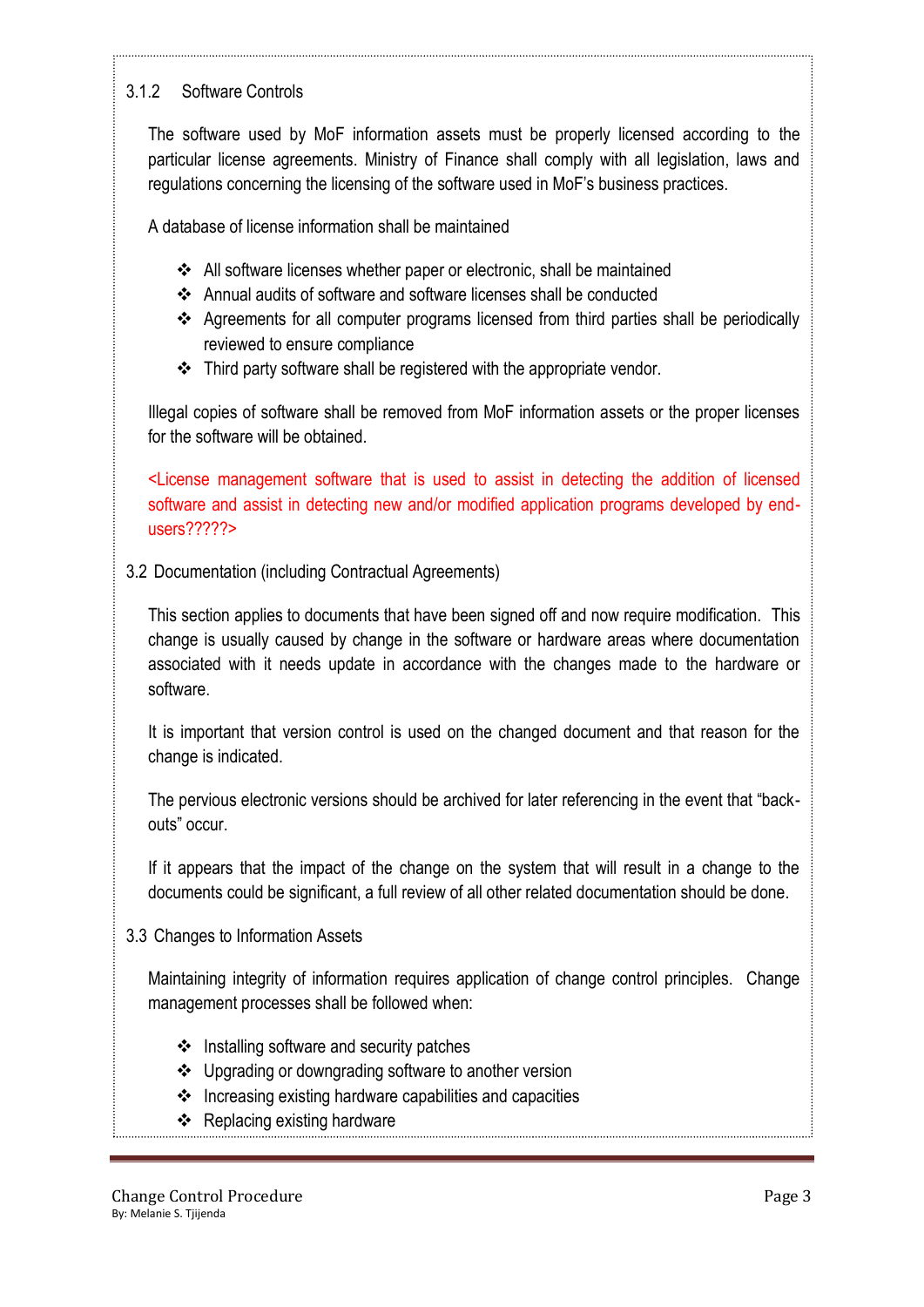## 3.4 Change Review Committee

A review committee shall review and approve all changes to the information assets that affect or have the potential of affecting the security, manner, cost, production, profitability, or any other aspect of MoF's business.

The committee shall review:

- $\cdot$  New applications developed internally or by consultant, or purchased from third party
- $\div$  Modifications to existing applications
- $\cdot$  Operating systems changes, extensions, modifications or replacements
- $\div$  Hardware servers, firewalls, routers, etc
- $\div$  Documentation user manuals, requirement specifications, contractual agreements

The review committee shall be appointed by the Information Technology Division, of the MoF and should include representatives of user groups that could be affected by the change to information assets.

#### 3.5 Change Control Process

The change control process shall include:

- \* Proposed changes shall be presented to the review committee prior to the beginning of the development process
- Security issues shall be discussed before developing, including the following
	- $\triangleright$  General security risks
	- $\triangleright$  Service interruptions
	- $\triangleright$  Compliance with the MoF Security Policies and Procedures
- $\div$  The committee will approve all development and testing plans
- Upon completion on development; development staff shall not be permitted to access production data and systems that are not necessary for their current development and testing work
- All changes should be tested. Testing shall include but is not limited to hands-on functional testing, penetration testing, and verification of the results.
- Whenever appropriate, users shall be included o the testing team
- $\div$  Testing shall not be performed in a production environment. Whenever possible, separation of testing and production environments shall be achieved via physically separate information systems. If this is impossible logical separation (separate directories/libraries with strictly enforced access controls or firewalls) shall be employed.
- Data used for testing shall be sanitized such that protected health information is sufficiently de-identified (scrambled or mismatched) to ensure confidentiality
- $\div$  Testing data shall be treated with the same handling procedures that applied when it was production data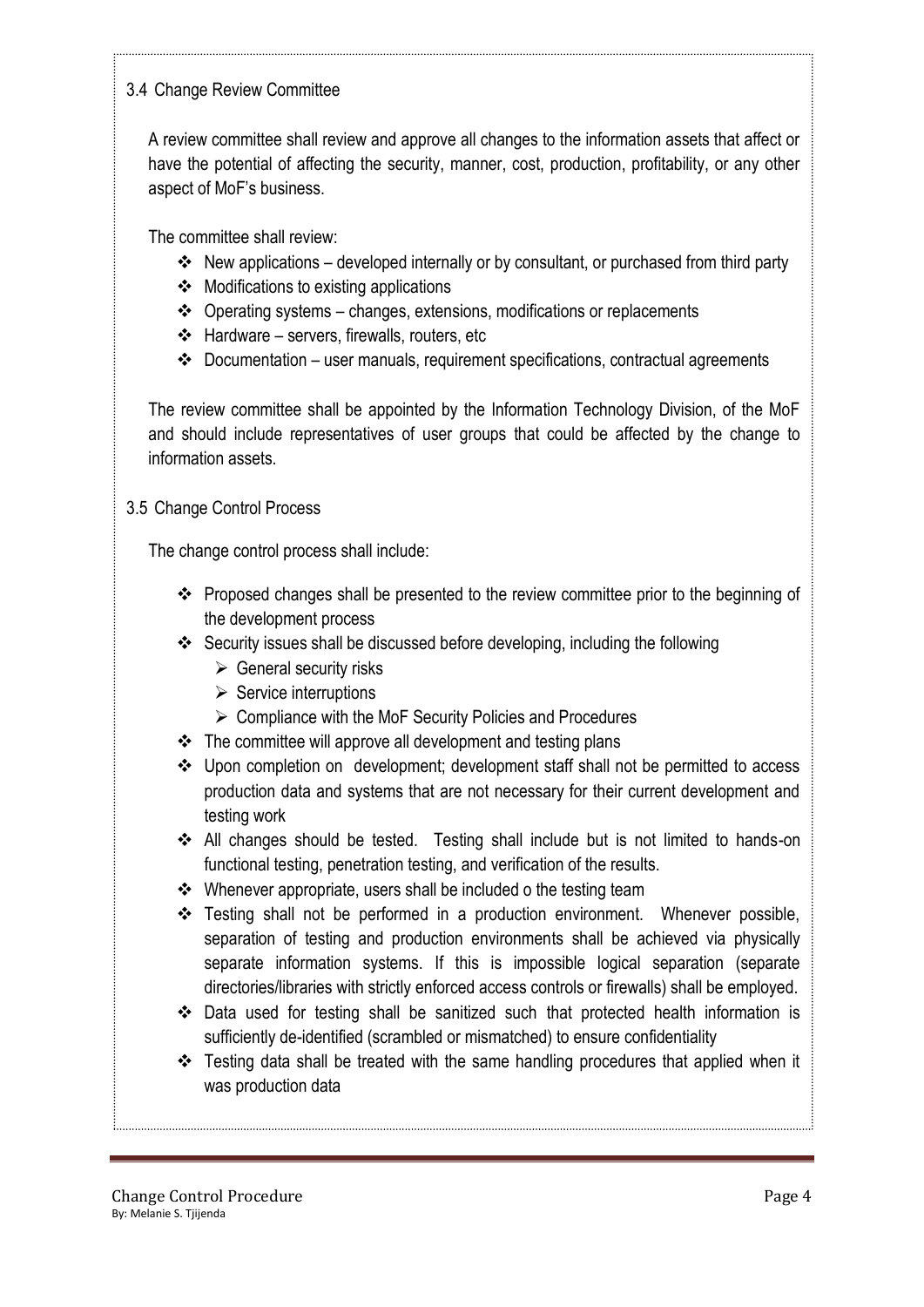- $\cdot$  Testing data shall be reviewed and authorised for use by the information custodian(s)
- Validate data prior to performing queries or updates on databases or any data repository. Employ parity checks, check-sums, and error detection data validation techniques.
- \* The review committee shall evaluate the test results, review the proposed changes, review the revised production schedule, and ensure that the back-out process is complete and tested before implementing the proposed change
- $\triangleleft$  The review committee shall approve all implementations prior to their deployments
- $\clubsuit$  When applying patches or similar software changes to a number of systems (i.e. servers, workstations), it is recommended that these changes be applied progressively from the least to the most critical information asset. This should assist in identifying implementation problems not discovered during testing prior to applying these changes to the facility's most critical information assets.
- A post implementation review shall be conducted and the results presented to the review committee
- $\div$  All pre and post implementation review results must be documented and stored in a secure location
- Forms should accompany the request for change (appendix 2) when a problem has been identified (appendix 1).
- Once the changes have been made and tests are satisfactory a release form (appendix 3) should be completed and filed.

#### 3.6 Release of Software

Certain controls shall be implemented before moving software from development and testing to the production environment, including:

- Development staff shall not move any software into the production-processing environment
- Technical staff not associated with the testing process shall perform review and recompilation activities
- Automatic updating of software on information assets via "push" technology shall be prohibited unless the involved software has first been tested
- When vendor-testing processes are adequate, and when reliable vendor quality control measures exist, exceptions can be made.
- Adequate "back-out" procedures shall be developed and documented for all changes to production systems, applications or other information assets to allow the original configuration to be re-installed.
- Configuration information, applications and data back-ups of the target system shall be stored separately from the target system.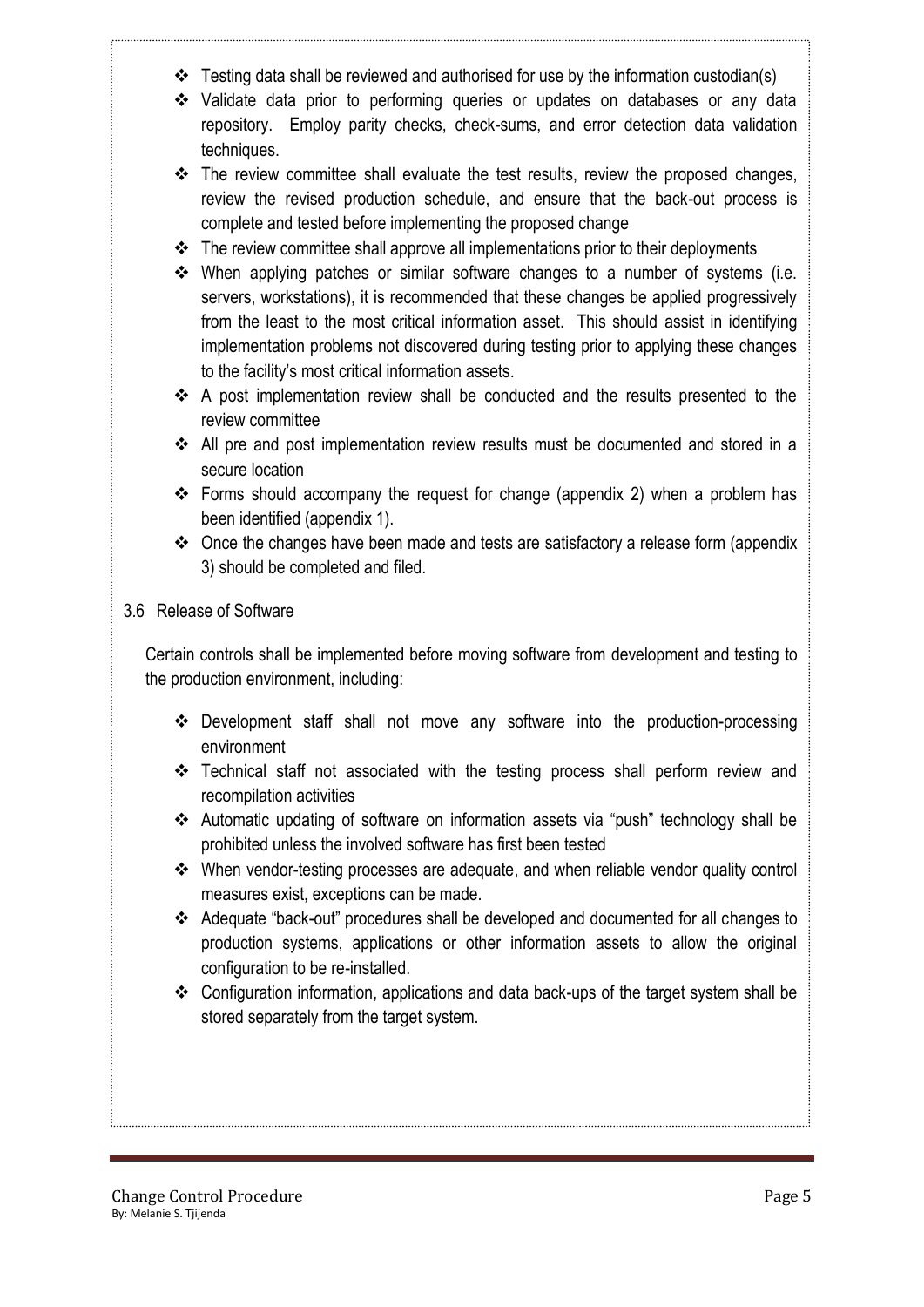3.7 Movement of Hardware and Electronic media

Certain procedures shall be followed when moving hardware and electronic media including:

- A retrieval, exact copy of the information stored on the hardware and/or electronic media shall be created prior to the movement of the equipment.
- Records of movements of hardware and electronic media shall be maintained by the responsible department. These records shall include a description of the equipment, the MoF property sticker identification number, date and time of the movement, and person(s) responsible for the movement

## 3.8 Release of Documentation

Certain procedures shall be followed when a document is released after a change:

- $\triangle$  A retrieval copy of the previous document version must be kept in archive
- $\cdot \cdot$  The new version of the document should be store as a separate version in a library that holds all the documents
- \* The change to the document should be identified in the change history of the document
- $\cdot \cdot$  The document should be double-checked and crossed-check that the change has been applied consistently and correctly to all relevant document
- Wording of a change control procedure for inclusion in a contractual agreement should be carefully checked. The approval of the legal service should be sought.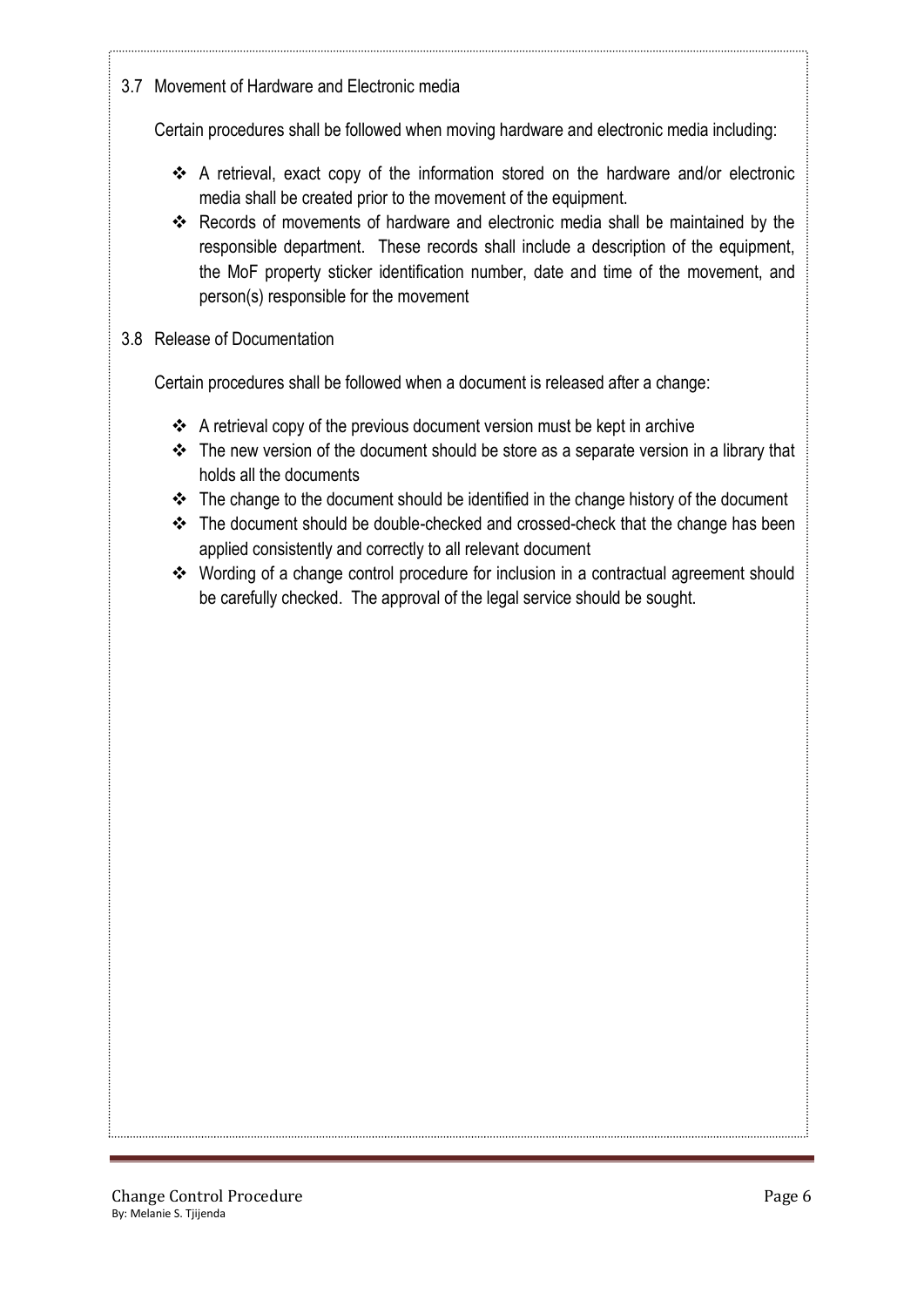# 4.1 Appendix 1 – Problem Report Form

ī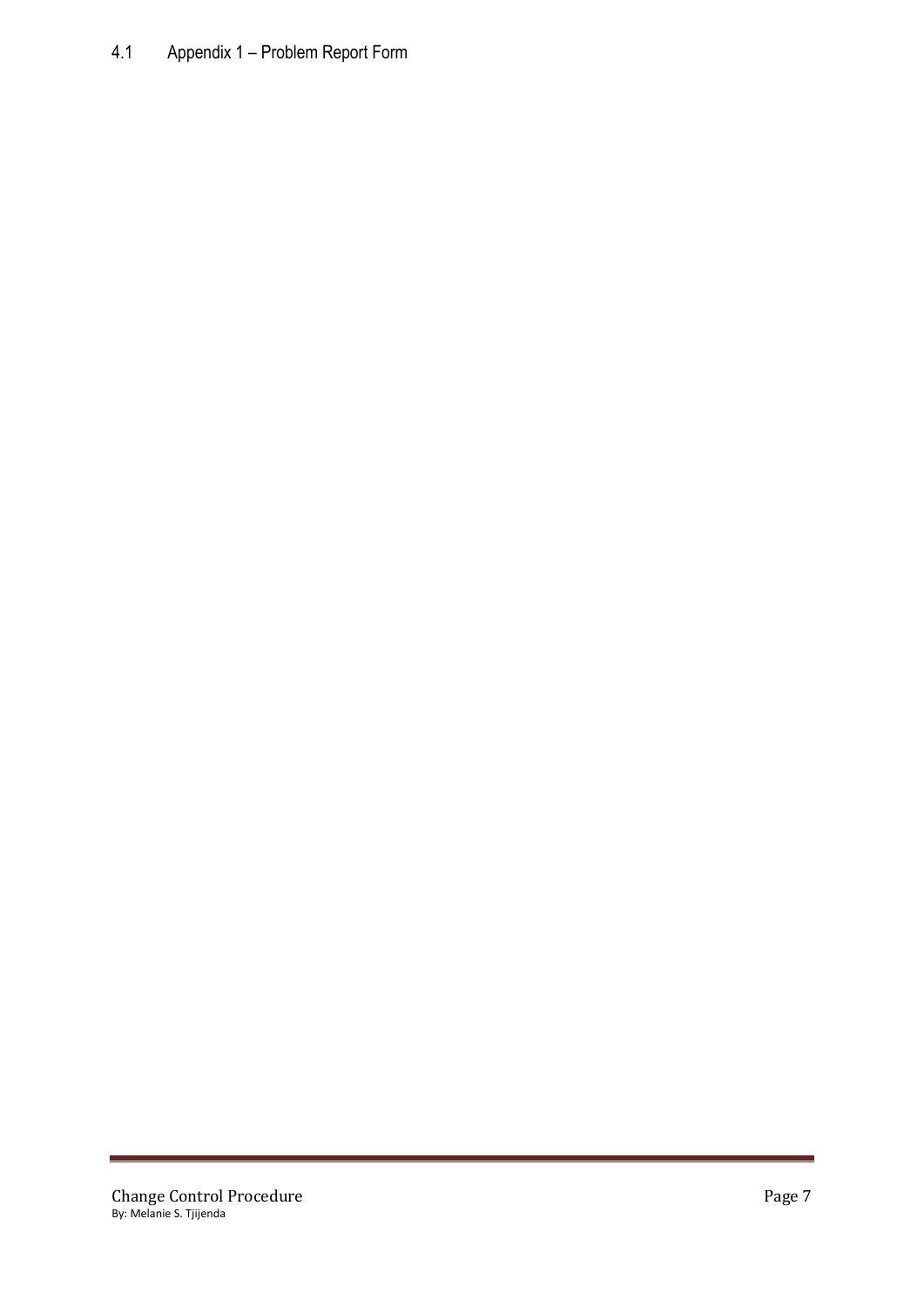# 4.2 Appendix 2 – Change Control Form